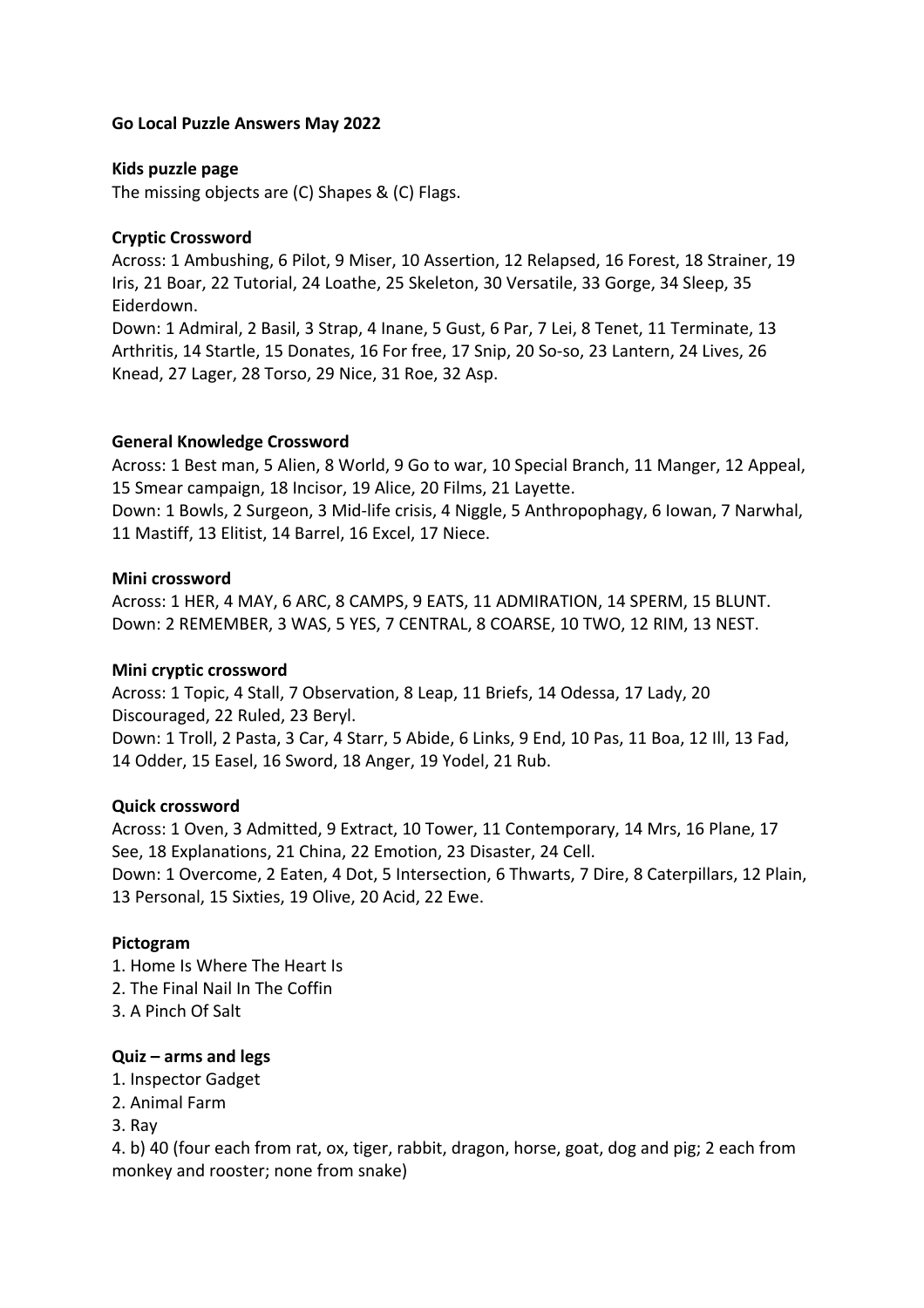- 5. No ball
- 6. Six
- 7. Boy George
- 8. Scrambled Eggs
- 9. His left
- 10. Hopalong Cassidy

### **Quiz – Number one events**

- 1. Baby Come Back by Pato Banton (19/11/1994)
- 2. Nothing Compares 2 U by Sinead O'Connor (11/02/1990)
- 3. Just Dance by Lady Gaga (20/01/2009)
- 4. Relax by Frankie Goes To Hollywood (14/02/1984)
- 5. Men In Black by Will Smith (31/08/1997)
- 6. Umbrella by Rihanna featuring Jay-Z (29/06/2007)
- 7. Goody Two Shoes by Adam Ant (14/06/1982)
- 8. Hero by Enrique Iglesias (06/02/2002)
- 9. I Will Always Love You by Whitney Houston (20/01/1993)
- 10. I Should Be So Lucky by Kylie Minogue (11/03/1988)

### **Spot the difference**

- 1. Polar bear eyes shut
- 2. Claw on polar bear foot missing
- 3. Fish on fishing line different colour
- 4. Walrus tusk missing
- 5. Different mouth on sliding penguin
- 6. Small snow pile missing
- 7. Trumpet penguin missing
- 8. Swordfish 'sword' missing
- 9. Sun missing
- 10. Tongue on middle penguin missing

#### **2 minute trial**

Words: 3 Letters its lip lit pit sit sip tip sup pus put tup tups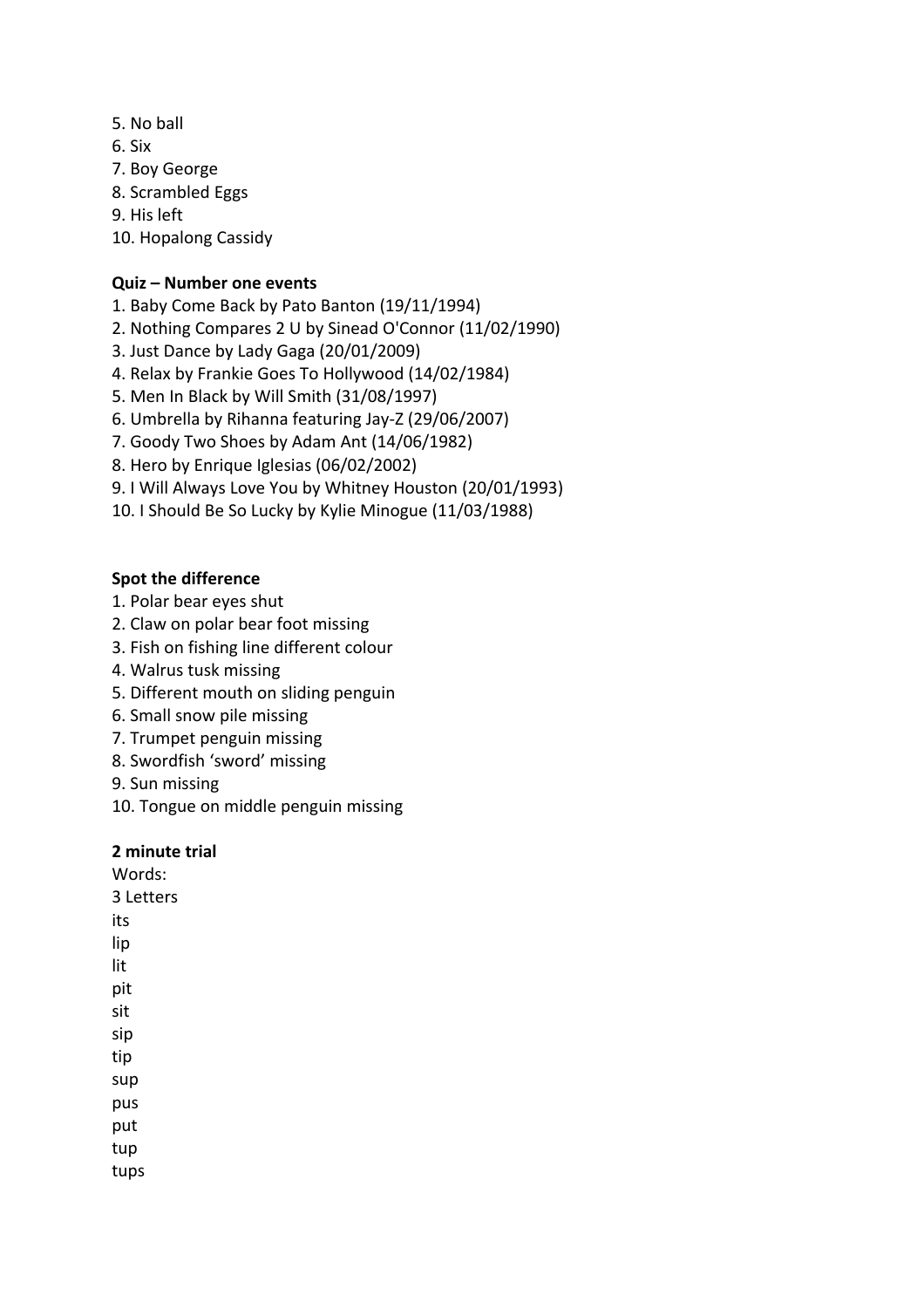ups

4 Letters lips list lisp lust pits plus puts silt slip slit spit suits tips 5 Letters spilt tulip

split

## 6 Letters

Tulips

# **Wordladder**

Here is one possible solution (others may exist) NAPE name lame lace lack pack

peck NECK

### **Wordsearch**

Hidden phrase: Nature abhors a vacuum and so do I. Anne Gibson

## **Word wheel**

ANSWER: SIMPLE